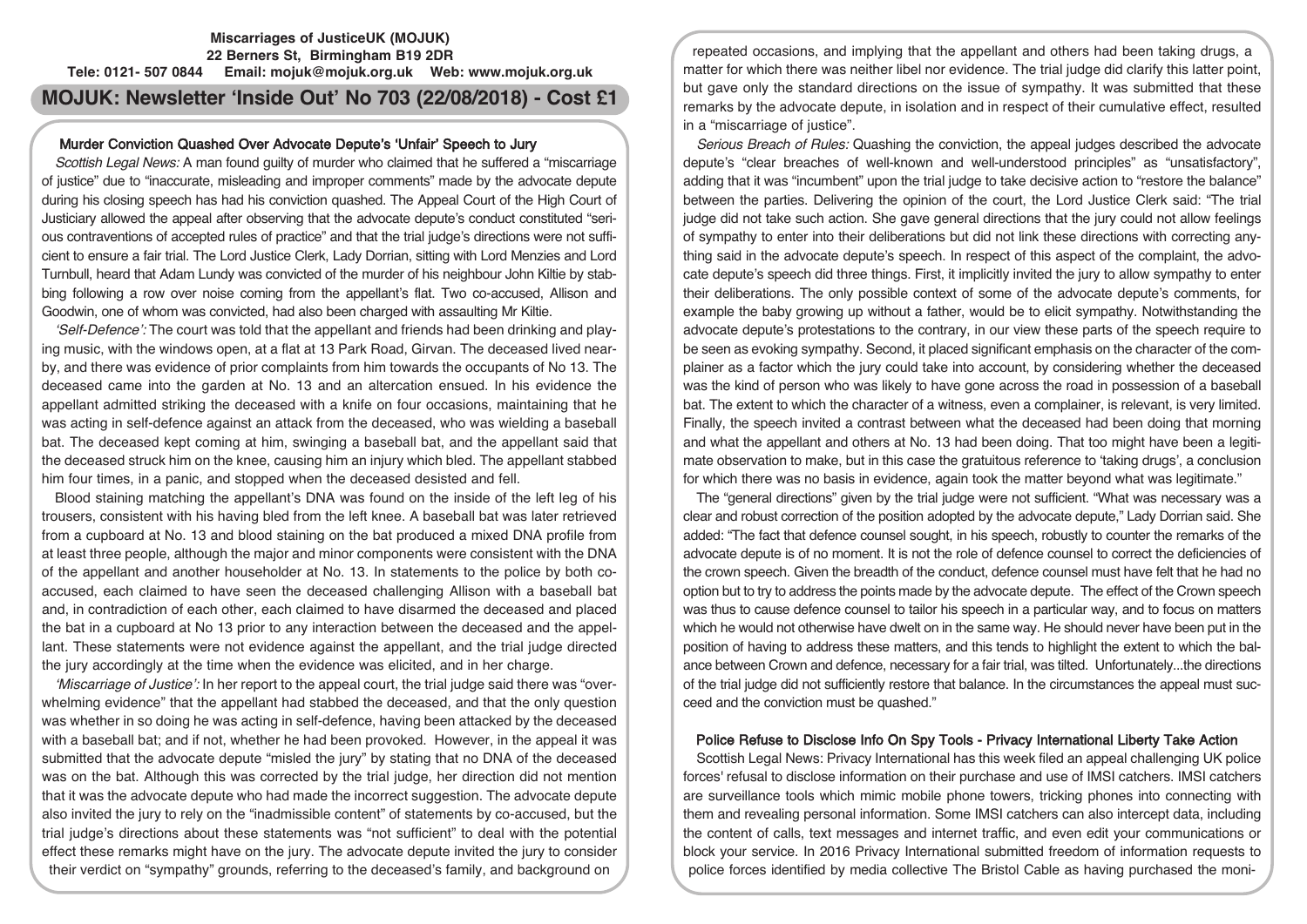toring tools. Each force refused every category of the request on grounds that they could "neither confirm nor deny" (NCND) whether they held the information. Represented by human rights campaign organisation Liberty, Privacy International is challenging the police forces' reliance on a 'neither confirm nor deny' position – which has allowed the secret purchase and deployment of this intrusive and indiscriminate surveillance technology for years.

The forces' stance is supported by the Information Commissioner's Office.

Privacy International and Liberty argue it is a violation of the Freedom of Information Act – and have today appealed to the First-tier Tribunal. Scarlet Kim, legal officer for Privacy International, said: "For years, the police forces have relied on a knee-jerk 'neither confirm nor deny' reaction to requests for information about their purchase and use of IMSI catchers, even as reports continue to trickle out that they have spent hundreds of thousands of pounds on this technology. This secrecy is all the more troubling given the indiscriminate manner in which IMSI catchers operate. These tools are particularly ripe for abuse when used at public gatherings, such as protests, where the government can easily collect data about all those attending. The purpose of the Freedom of Information Act is to empower the public to seek this very type of information - information about government activity that impacts the rights and lives of millions across the country. Instead, the police forces have attempted to strip it of its very meaning. We hope that the First-tier Tribunal will finally permit us to shed much-needed light on police use of this intrusive surveillance technology."

Megan Goulding, lawyer for Liberty and solicitor for Privacy International, said: "We welcome the tribunal's examination of an inept system where public bodies are free to 'neither confirm nor deny' they hold significant information with next to no rigorous scrutiny of their position. "It is vital the public is able to access information on the indiscriminate surveillance technology used against us. We hope the Tribunal acknowledges the threat to our rights and encourages a more diligent approach from the Information Commissioner's Office."

#### Inmate Given 57p in Compensation After His Magazine Was Damaged by Prison Staff

Helena Horton, Telegraph: A prisoner was reimbursed 57 pence as compensation after a magazine they owned was lost or damaged by prison staff, as new figures reveal that over £1 million has been given out to convicts for lost property over the past five years. Over 13,000 taxpayer-funded payouts have been made since 2013, with claims including damage to tracksuit bottoms (£10), a T-shirt (£3) and a stereo (£150). Other reimbursements include lost or damaged tobacco (£20.80), a DVD player (£68.99), and a watch (£10). The statistics, obtained by the Press Association via a Freedom of Information request to the Ministry of Justice, show £1,075,594.80 has been paid out since 2013, while the number and value of payments went up in the last financial year despite a watchdog highlighting the problem.

Authorised belongings can be held in possession, meaning the prisoner keeps the item on them or in their cell, while excess items can be stored locally at the jail or at a central depot. Rules allow for inmates to lodge complaints and claims for compensation when property is lost or damaged. Last year, it was found that in the four years between 2013 and 2017, lost property claims totaled £833,541.02. At the time, Prisons and Probation Ombudsman Nigel Newcomen called on the prison service to "get a grip" on the way property is managed. Now, it has been found that the following year, 2,666 awards were made in relation to prisoners' belongings in 2017-18, at a total cost of £220,053.78.Conservative MP Bob Neill, who chairs the Commons Justice Committee, said: "This issue has been raised at a number of our recent prison visits, so these figures do not come as a surprise. "Property is a regular source of complaint to both the Prison and Probation Ombudsman

and independent monitoring boards. Until prisons properly follow the clear guidance from the Ombudsman, scarce resources, not to mention taxpayers' money, will continue to be wasted. Prisons need to sort it out to ensure that they have an adequate system for property recording."

John O'Connell, chief executive of the TaxPayers' Alliance said: "This increase in payments to prisoners for lost and damaged property will concern many taxpayers across the country. Either the authorities are failing to treat prisoners at a standard they are legally required to, or they're giving out compensation payments too easily - both at the expense of hard-pressed taxpayers."

A Prison Service spokeswoman said: "We successfully defend two thirds of all compensation cases brought against us by prisoners. Where compensation is awarded, we always seek to ensure that payments are offset against outstanding debts owed to the courts and victims. In addition, a programme of work is underway to prevent the causes of claims to allow us to better protect taxpayers' money."

# Thousands of Ex-Prisoners Likely to be Sleeping Rough

David Sapsted, Guardian: More than 100,000 prisoners left detention for unsettled or unknown accommodation over the last three years, Ministry of Justice figures have revealed, raising concerns over the numbers of ex-offenders who could be sleeping rough. The figures come as the government announced plans to tackle the epidemic of homeless ex-prisoners. Almost half of the 220,411 prisoners released over the last three years left prison for accommodation that was either not tracked by authorities or were classified as "unsettled". Around one in six former prisoners were classified as unsettled, likely to mean sleeping rough or another form of homelessness, between April 2015 and March 2018. The figures, obtained by the Liberal Democrats through a freedom of information request, revealed that HMP Norwich released 72% of its prisoners to unsettled or unknown accommodation over two years, the highest proportion of any prison.

Ed Davey, the Liberal Democrats' home affairs spokesman, whose party analysed the MoJ figures, said he was concerned those prisoners who had fallen through the cracks would not be able to access vital rehabilitation services. "To prevent reoffending, prisons should be places of rehabilitation and recovery, and that work must continue when offenders leave the prison gates," Davey said. "The thousands of people who have nowhere to go upon release are less likely to be able to get a job or have access to education or healthcare. It's hardly surprising that some turn to stealing or even choose to go back to prison for the sake of a warm, dry bed. The criminal justice system is fundamentally failing when people are reoffending just to get a meal or a place to sleep."

On Monday, the government announced it would invest £3m a year over two years in a pilot scheme for dedicated officers in prison to equip inmates for life outside, with a focus on getting those serving short sentences into suitable housing. Prisons minister Rory Stewart said ensuring prisoners had a stable home was vital to avoiding re-offending. "Too many rough sleepers come straight from prison – moving from their jail cells into this outdoor life of isolation, vulnerability and addiction," he wrote in a blog for the MoJ. "On the streets, without a job, without mental health support, or a bed for the night – they are sucked back into a criminal life, reoffend, and soon end up back in prison. We must do much more to help rough sleepers, and ex-prisoners in particular, to find a house and reestablish a more stable life." Stewart said it was "vital for public safety" that ex-prisoners were reintegrated into society. "It is protecting all the potential victims of their crime – and reducing the burden of reoffending that costs the public £15 billion a year," he said. "Thus, preventing rough sleeping among ex-prisoners is good for them, good for the streets, and good for the public who will be better protected from the misery of crime."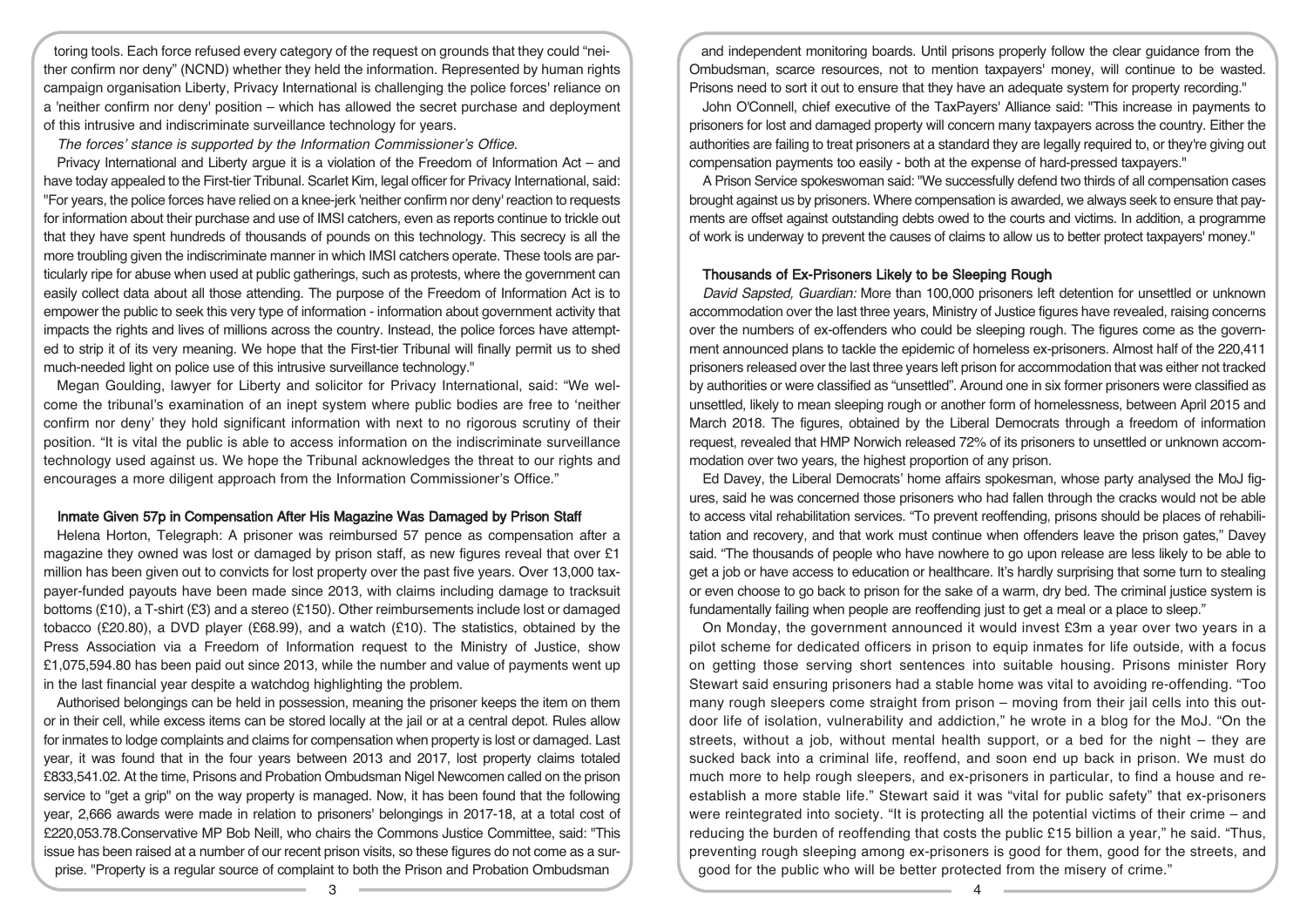#### When Social Workers Forget That Interventions Under 'Child In Need' Are Voluntary

There has been significant press coverage of the work of child protection social workers over the last few months. At times I have found this coverage to be misleading and unnecessarily critical. It is clearly right, however, that abuses of power and injustices are exposed and explored, with lessons learnt for the benefit of families and professionals working in the system. For that reason, it feels important – as someone working inside the system – to write about social workers' misunderstanding, and resulting misuse, of section 17 of the 1989 Children Act. I have not seen this topic explored before, perhaps because it is not an area of social work practice that is scrutinised through the courts; there is little evidence in the public domain of its prevalence.

Section 17 sits in part three of the Act, which is titled 'Support for Children and Families Provided by Local Authorities in England'. Section 20 (the misuse of which has been discussed elsewhere at length) is also contained in part three. The emphasis in this part of the Act is on providing services to families (including, where necessary, accommodation) to help them. Indeed, the provisions of this part of the Act contrast to those included in part five, through which local authorities can apply to the courts to become involved in a child's life. Part five also provides the police with powers to protect children. At their most invasive, these powers allow the removal of children from their parents' care. Crucially, it is part five of the Act, and not part three, which provides a means for the state to intervene in a child's life without the agreement of the family.

My experience is that, in practice, social workers treat the two parts as if they are interchangeable. I have no doubt that social workers generally intend to do the best by the children with whom they work, often in very challenging circumstances, but observations of a typical local authority children's service department suggest that social workers routinely intervene in a child's life under the guise of section 17, where this may be inappropriate and without providing families with adequate information about the voluntary nature of their involvement. They are not working in partnership with families, but operate as if they are working through the powers available in part five of the Act. In this way, they are intervening in families' lives potentially without justification, without scrutiny and without the agreement and consent from families.

This matters because it is through the provisions of section 17 of the Act that much of our work with families begins: most of the assessments we conduct are, in theory, 'assessments of children in need' (i.e. not child protection investigations). Many of the children on our caseloads are, officially, 'children in need'. Parents may have heard social workers refer to their work with their family as 'child in need planning'. In 2017 there were almost 400,000 'children in need' in England. I suspect that this number would be smaller if section 17 was used as the Act intends.

This section of the Act places a duty on local authorities to: '(a)to safeguard and promote the welfare of children within their area who are in need; and (b)so far as is consistent with that duty, to promote the upbringing of such children by their families, by providing a range and level of services appropriate to those children's needs.' There is nothing written about the need to gain parents' consent and agreement before local authorities can provide services through this section (the same is true of section 20), but this is because the Act is written from the premise that, ordinarily, parents alone hold the right to make decisions about their children's lives. It is important that social workers are clear of the distinction between the duty to provide services and a right to intervene.

Moreover, this section in particular focuses on working in partnership with children and families, as does the guidance on assessing children who may be 'in need'. Advice from the Family Rights Group notes that parents do not have to agree to their children being assessed (see p. 28 here). This is the critical point that social workers seem to frequently ignore.

Indeed, in practice social workers rarely ask families being supported through section 17 whether they agree to assessment or intervention. They rarely ask for parents' consent to become involved in a child's life. I have heard social workers say that it is not for parents to decide whether social workers should be, or remain, involved in their child's life where it has been determined that they are 'in need'. This is dubious practice which is not supported by the law or guidance. In fact, local authority guidance on this issue often refers to the need to gain parents' consent before beginning any work with a family (see p. 3 here; here; and here), but this guidance is too commonly ignored by some social workers.

As I have noted, part five of the Act allows (in section 43) local authorities to apply for court orders if they are concerned for a child's welfare and have been refused access. While the child assessment order is rarely used, it exists for those circumstances where local authorities have concerns about a child and have been prevented from completing an assessment to determine whether further action is necessary. Other sections of part five allow for even greater levels of intervention where necessary.

To be clear, I am not suggesting that social workers should seek court orders to intervene in families' lives more often than they already do. My experience is that families usually agree to being assessed and supported by social workers if they are given the choice. It is important that social workers make the choices and possible consequences for families clear; that is the only honest, fair and just approach.

Where families reject an assessment or support, it should prompt social workers, and the other professionals involved, to thoroughly consider the risks to the child and whether it is necessary to take further action. If it is, social workers should refer to part five of the Act. If it is not, the case should be closed: social workers should not remain involved in families' lives without sufficient justification. That sort of discussion rarely occurs where local authorities use section 17 to support families, because social workers can, in effect, make decisions alone. This contrasts to cases where there are court proceedings or where a child protection plan is in place – in those cases, there are extra layers of scrutiny and independent oversight.

My observations from everyday practice suggest that much of social workers' current use of section 17 may be inappropriate and families – often with few resources and little understanding of the law – are being treated in a way that is potentially unfair, unjust and not in keeping with the principles of the Children Act.

Author of this post is a child protection social worker, who wishes to remain anonymous.

#### Summons to Appear in Court Served Via Public Notification Violation of Article 6 §§ 1 and 3

In Chamber judgment in the case of Dridi v. Germany (application no. 35778/11) the European Court of Human Rights held, unanimously, that there had been: a violation of Article 6 §§ 1 and 3 (c) (right to a fair trial/to defend oneself in person or through legal assistance) of the European Convention on Human Rights regarding the serving of a summons by public notification, and a violation of Article 6 §§ 1 and 3 (b) and (c) (right to a fair trial/time and facilities for defence/defence in person or through legal assistance) because Mr Dridi's lawyer was not given adequate opportunity to prepare his defence or attend the appeal hearing.

The case concerned criminal proceedings in which the summons to a hearing was served by public notification and the time given to the defence to prepare for the hearing and attend it. The Court observed in particular that Mr Dridi had a new address in Spain which was known to the Regional Court and that only a public notification of the summons had been made, at a time when he had not been represented by a lawyer. The subsequent hearing before the Regional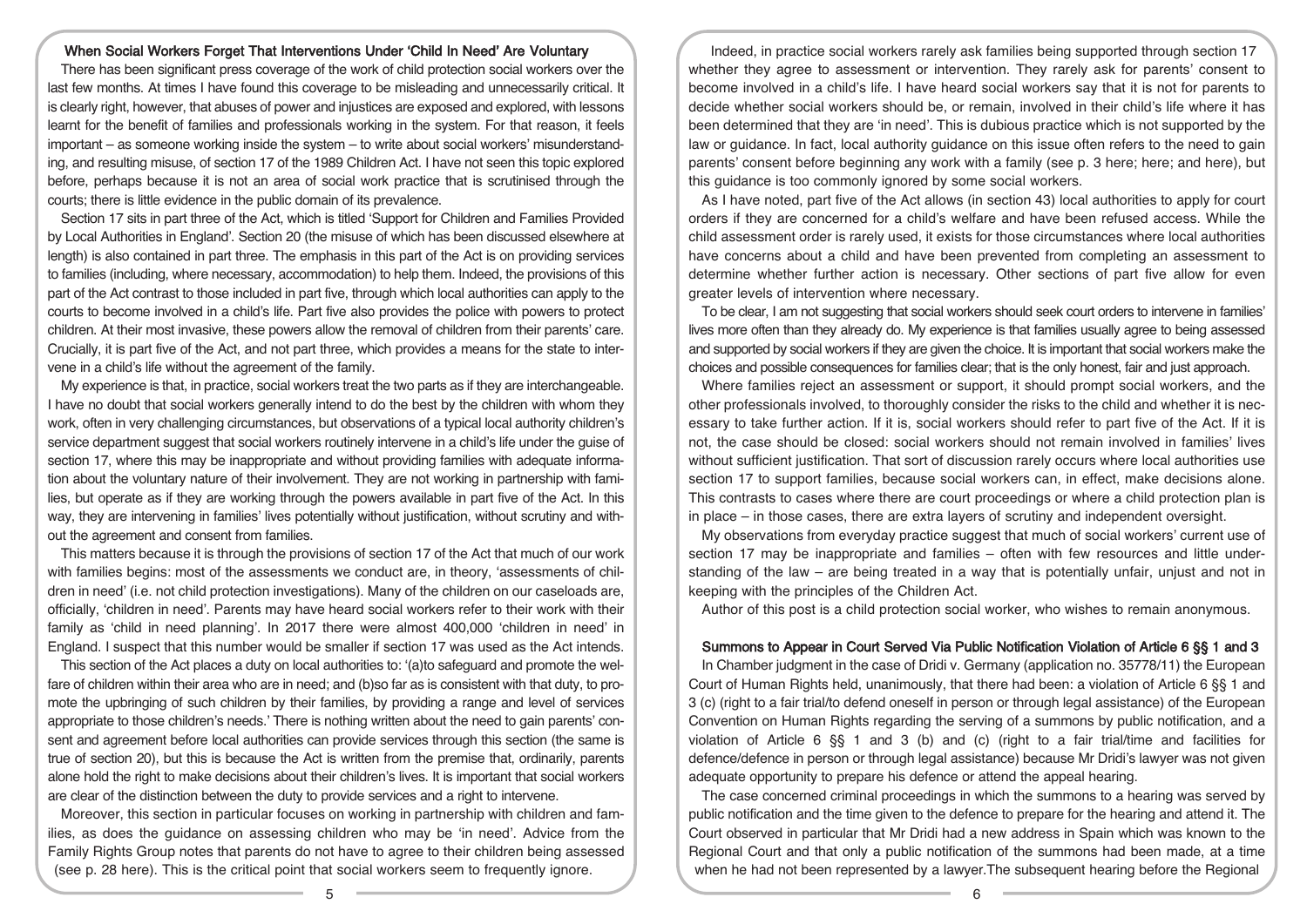Court had not been adjourned, contrary to the request of Mr Dridi's lawyer, whose authorisation had been withdrawn and only restored a day before the hearing. The lawyer had not been properly summoned, had been unable to attend the hearing and had not had a chance to inspect the court's case file anew. In conclusion, the Court found that Mr Dridi's rights under Article 6 §§ 1 and 3 (c) and Article 6 §§ 1 and 3 (b) and (c) had been violated.

#### Defendants 'Gaming System' to Get Domestic Violence Cases Dropped

Owen Bowcott, Guardian: Defendants are "gaming the system" in specialist domestic violence courts by intimidating partners into not appearing in the expectation that magistrates will drop charges, a critical report has said. The report, commissioned by the police and crime commissioner for Northumbria, Dame Vera Baird QC, was based on the monitoring more than 220 cases in the north-east of England. It suggests those in which the complainant does not appear are dismissed too readily and that criminal justice services are under-resourced. The defendants, almost all men, continued to exert coercive control over their victims through the mechanism of the courts system, the study says. Too few independent domestic violence advisers (IDVAs) were seen at court and irrelevant mitigation pleas such as the perpetrator being drunk were regularly offered, it notes.

There is a an extremely high dropout rate for domestic abuse cases while they are in the hands of the police or the Crown Prosecution Service (CPS) and when they get to court. The charity Women's Aid estimates that only between a fifth and a quarter of domestic abuse victims ever report attacks to anyone in authority. In 21 cases at one court centre, defendants entered a not-guilty plea and asked for a trial. On the various dates fixed, the observers noticed, 12 of them pleaded guilty as soon as the victim turned up and before they had given any evidence. "Only one judge said that 'gaming the system' should stop," Baird said. "It's an unholy, if unwitting, pact with the court, who can almost be guaranteed to dismiss the case at trial if the complainant doesn't turn up. In 13 cases out of another 32 observed, that's exactly what happened. The cases were dismissed, in over half of them despite arguments to the contrary from the CPS." Scrapping cases when the complainant does not attend calls into question how much these courts understand coercive control, Baird said.

The report involved careful recording of hearings at specialist domestic violence courts (SDVCs) in the north-east of England by volunteer observers from Soroptimist International who had been trained by the CPS and court service. The cases were monitored at Bedlington and Gateshead between July and November last year. The study – entitled Specialist Domestic Violence Courts: How special are they? – has been published as the government prepares its domestic abuse bill, which aims to improve protection for victims and the way in which perpetrators are dealt with by the criminal justice system. The Office for National Statistics recorded that 1.9 million adults aged 16 to 59 experienced domestic abuse in 2017. Police recorded 1.1 million domestic abuse related incidents of which 46% were recorded as crimes. The incidents accounted for 32% of all recorded violent crime.

SDVCs were rolled out nationally from 2005 based on "problem-solving courts" developed in Canada and Australia. The magistrates, prosecutors, police and court staff involved are all supposed to have had specialist training. When the service was established, IVDAs were intended to attend preparatory and sentencing hearings to represent the complainants' interests about such issues as bail, which are decided at those times. The absence of IDVAs and inadequate training for staff are resource issues that undermine vital components of the specialist courts, the report says.

On mitigation pleas offered to courts, the report says that the most common was that the offender was drunk. "Although it is understandable that defence lawyers will seek to use

the presence of alcohol to mitigate for their clients, it is a pity that nobody in the court made its irrelevance clear," it says. Alcohol intake is not a mitigating factor under the guidelines issued by the Sentencing Council, it points out. In its recommendations, the report calls for further training for court staff, ensuring that domestic abuse trials are always heard by specialist courts, providing more support to enable victims to go to court and not assuming non-attendance by complainants is grounds for dropping a case.

"Domestic abuse complainants deserve a justice system that understands their needs and our new report shows that there are gaps, in funding and even in understanding of the issue which gave rise to these special courts in the first place," Baird said. "Victims expose themselves to enhanced risk when they report to police and agree to testify and full appreciation of that should feed into every step taken thereafter by the justice agencies. A wider review of how these long-established courts are working would be advantageous as we focus on preparing to legislate a new domestic violence bill."

A CPS spokesperson said: "Making sure victims of domestic abuse feel supported through the justice system is a priority and Specialist Domestic Abuse Courts play an important role. Working with Independent Domestic Violence Advisors, we have seen good progress in helping victims feel supported by providing special measures like screens in court and pre-court familiarisation visits." A spokesperson for Her Majesty's Courts and Tribunals Service said: "These specialist courts are key to help minimise distress to victims, who are supported by specially trained staff throughout the process. Measures are available to ensure victims and defendants never come face to face and that there is no cross- examination by the accused. "We continue to improve the way domestic abuse is dealt with throughout the justice system, and will consider the report."

# HMP Lowdham - three Riots in Three Weeks

BBC News: Allegations have emerged of assaults by prison officers on inmates following several outbreaks of violence at a Nottinghamshire jail. Relatives of three prisoners contacted the BBC to complain about conditions at HMP Lowdham Grange. One said she was told a handcuffed inmate had been thrown down stairs and others "pulled from cells and punched". Serco, which runs the prison, said it had received no complaints about officers assaulting prisoners. Lowdham Grange was "peaceful and operating to its normal regime", it added. The allegations have been made against a background of rising violence at Lowdham over the past few years. The latest prison inspection, in 2015, concluded use of force by staff "was very high" and not always "fully justified or warranted". Inmates' relatives said mistreatment of prisoners had raised tensions and caused the recent outbreaks of disorder. However, the Independent Monitoring Board - which sends volunteers to observe day-to-day life inside prisons - said it had been "impressed by the efficient, calm and humane way" in which serious incidents were tackled. It also highlighted "concerted indiscipline" by groups of prisoners.

BBC asked Serco what caused the recent disturbances but they did not responded.

What are the allegations? Violence first broke out at Lowdham, in Nottinghamshire, on 26 July. One woman, whose brother is an inmate, said he told her: ·A handcuffed prisoner was thrown down a metal flight of stairs ·Inmates not involved in the disorder were "pulled out of their cells and punched" · Stun grenades or "flashbangs" were used against prisoners She added that, according to her brother: "Officers had balaclavas on so no-one would be able to recognise them." She alleged the violence broke out after inmates complained about "racist" comments from guards.

There was further disorder at the prison on 31 July. The sister of a second inmate said her brother was locked in his cell for 24 hours without food as a result of "staff shortages" caused by the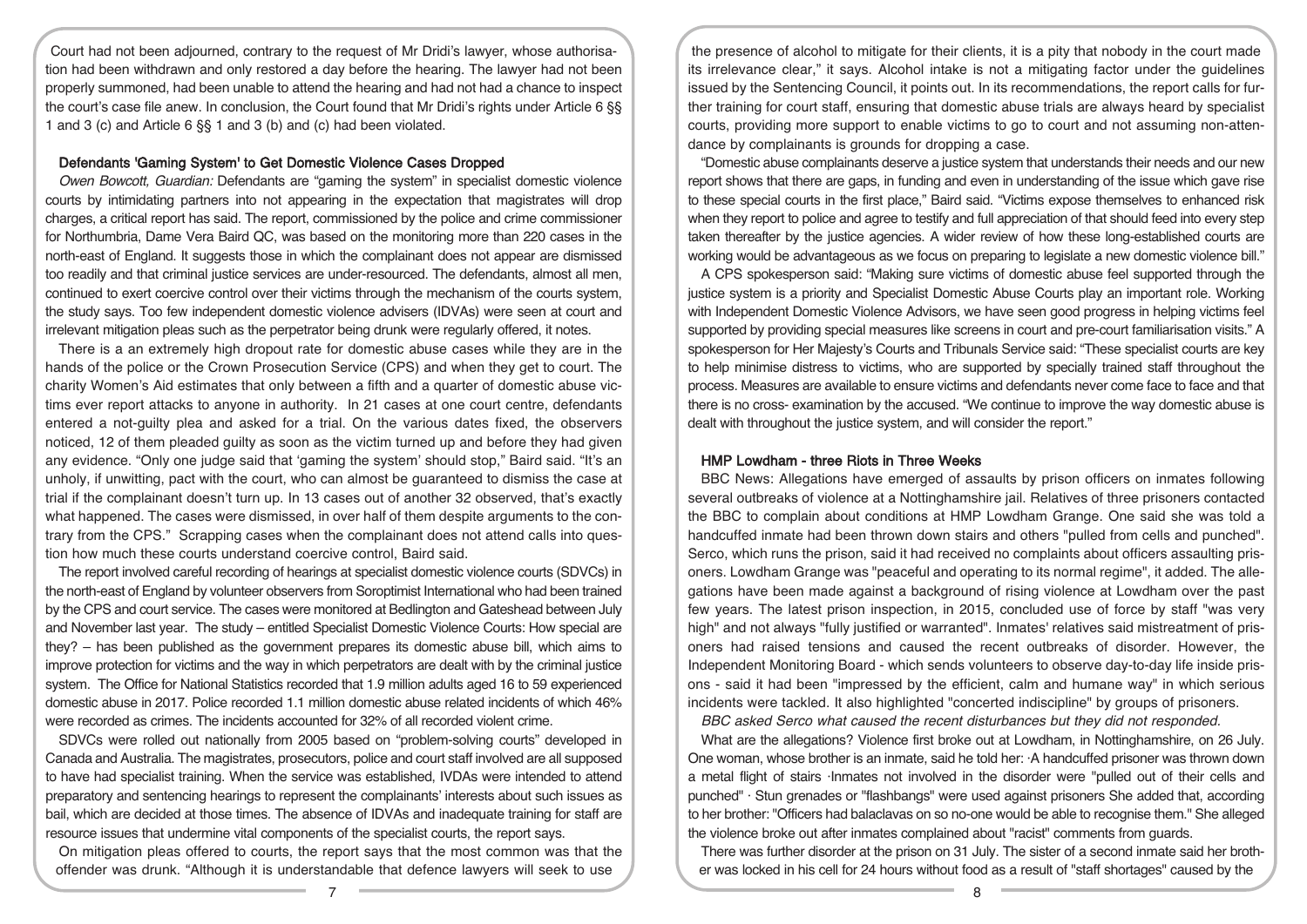incident. She also alleged that: ·In many cases, new inmates were not seen by the prison's healthcare team "for weeks" ·The prison was unaware of her brother's food allergies, and his "breathing was compromised" ·Instances of staff-on-inmate or inmate-on-inmate violence were common · Her brother witnessed self-harm or suicide attempts every day · Complaints were often not taken seriously unless a prisoner behaved badly or harmed themselves · The prison is nicknamed "Lowdham Strange" because of the amount of inmates with mental health issues

On 6 August, there was another disturbance, which - according to two complainants - was a result of tensions caused by inmates being "locked down" during a water leak affecting the prison. One woman, whose son is an inmate at Lowdham, said she had been told staff often beat inmates to "manipulate" them, with some needing hospital treatment. She also said prisoners were kept in their cells for longer than the recommended time and "paid off in phone credit to keep them quiet". According to government guidelines, prisoners should be able to spend between 30 minutes and an hour outside in the open air each day.

What do Serco say? The company said the three disturbances over the past three weeks were unrelated and "were on different wings and each of them only involved a handful of prisoners". In relation to the disorder on 26 July, a spokesman said "a maximum of six prisoners" had been involved in "concerted indiscipline" which was contained in the wing and no-one was injured. He added: "There were no punches thrown. We don't go into specific tactics used, but it was resolved peacefully." Serco said the disturbance on 31 July was further "concerted indiscipline by a small group of six prisoners on one of the wings" which was "peacefully resolved" and involved only a small number of prisoners, and that no-one was injured. It said the 6 August disorder was "small" and "over in five minutes". In response to the prisoners' other allegations, Mark Hanson, Serco's contract director at HMP Lowdham Grange, said: "There have been three recent minor incidents of concerted indiscipline at the prison and officers have intervened professionally and effectively to bring each of them to a close, using standard procedures and equipment. "The safety of everyone at the prison is our first priority. We take a zero tolerance to any violent behaviour and we will work with the police to prosecute any individuals committing acts of violence." Serco said there had been no complaints about officers assaulting prisoners and any such complaints would be referred to the police as a matter of course.

# Two Judicial Reviews Lodged Against The Undercover Policing Inquiry

Nicola Driscoll-Davies, ByLine: Three non-state non-police core participants of the undercover policing inquiry who had their private lives infiltrated have this week issued proceedings for a second judicial review. Lawyers representing the core participants confirmed they have lodged two judicial review actions against the Home Secretary and Justice Mitting. The legal challenges mounted by core participants include Jessica, who was groomed into a one-year sexual relationship in 1992 with the current conservative Councillor of Peterborough, Andy Coles. The animal rights protestor known as Andy Davey denies this, however Jessica has been made a core participant by the inquiry, and he resigned his role as Deputy Crime Commissioner for the Copshop last year when exposed as an undercover officer.

The second person is Patricia Armani da Silva, the cousin of Jean Charles de Menezes who was shot dead by police in 2005 after wrongly being deemed a terror suspect. Police confirmed the family was infiltrated and intelligence gathered on their justice campaign. The third person involved in the legal challenge is John Burke-Monerville, the father of Trevor, who died in police custody in 1987, after the family say he was allegedly beaten by the police and as a consequence died from brain

injuries. From thereafter the family say they were targeted by police and the campaign to seek justice for their son's death was confirmed to have been infiltrated.

The first application for a judicial review is addressed to the Home Secretary, Sajid Javid in relation to the refusal to appoint a diverse panel to sit with the Chairman to provide the inquiry with at least some expert understanding of institutional sexism, institutional racism and class discrimination within the undercover police units. Justice Mitting has allowed police lawyers to delay the inquiry for five years, while providing the inquiry with old fashioned and naive views including comments in regard to married officers who had affairs with women while undercover, he said: "We have had examples of undercover male officers who have gone through more than one long-term permanent relationship, sometimes simultaneously. There are officers who have reached a ripe old age who are still married to the same woman that they were married to as a very young man. "The experience of life tells one that the latter person is less likely to have engaged in extramarital affairs than the former."

The second action is directed at Justice Mitting and challenges his on-going approach of granting anonymity restriction orders for undercover names at almost every opportunity. Birnberg Peirce solicitors representing the claimants state a third of the SDS undercover officers have so far been granted restriction orders, which is incompatible with the aims of the public inquiry. Disclosure of the cover names of spycops is critical to ensure the inquiry can receive evidence from non-state individuals who were spied upon. Police lawyers are possibly preventing the participation of those spied upon by requesting anonymity orders and frustrating the purpose of the public inquiry to prevent the inquiry from getting to the truth. Restrictions mean those who were infiltrated do not yet know they were in fact spied upon and over 1000 groups have been spied on since 1968, then the number of victims could be in the thousands. The trio are appealing for public donations to fund their legal challenge online via Crowdjustice: www.crowdjustice.com/case/spycopchallenge

Theresa May, then Home Secretary ordered a public inquiry in 2014 into undercover policing, labelling the extraordinary secret forty-year history and five-year infiltrations by police spies: "Profoundly shocking and disturbing with the dangers of the past infecting the present, with the full truth yet to emerge." Three years into the inquiry it has cost over twelve million pounds, and is expected to conclude in 2023, has zero credibility or confidence from the public and victims. In legal proceedings solicitors for the participants said the position of the Chairman was unlawful and thus untenable because of the approach he has adopted in regard to restriction orders which impede module one of the inquiries task, to investigate the conduct of undercover officers and the impact that their activities had on others.

Last week Justice Mitting, a judge known in closed circles for his victorian outlook made another irrational statement when he called into question the "humanity" of the victims. Justice Mitting said despite a restriction order made, the real name of infiltrator Carlo Neri is known to some activists and journalists and called into question the characters of the victims who were infiltrated personally by Carlo - stating that reporting his real name: "Will depend upon the judgement and humanity of those who already know it." Andrea was not impressed with the comments from Justice Mitting while he granted a restriction order for Carlo. Andrea said: "The remark from Mitting was grossly offensive and another example of institutional sexism. It is almost emotional blackmail as basically what he is saying is if the victims of Carlo Neri choose to release his name, he's calling into question our humanity." Andrea was engaged to Carlo who was paid to infiltrate her life for two years, she concluded: "Mitting is showing a complete disregard for people who have experienced ongoing trauma as a result of the actions of Carlo Neri, and his complete lack of respect is demeaning."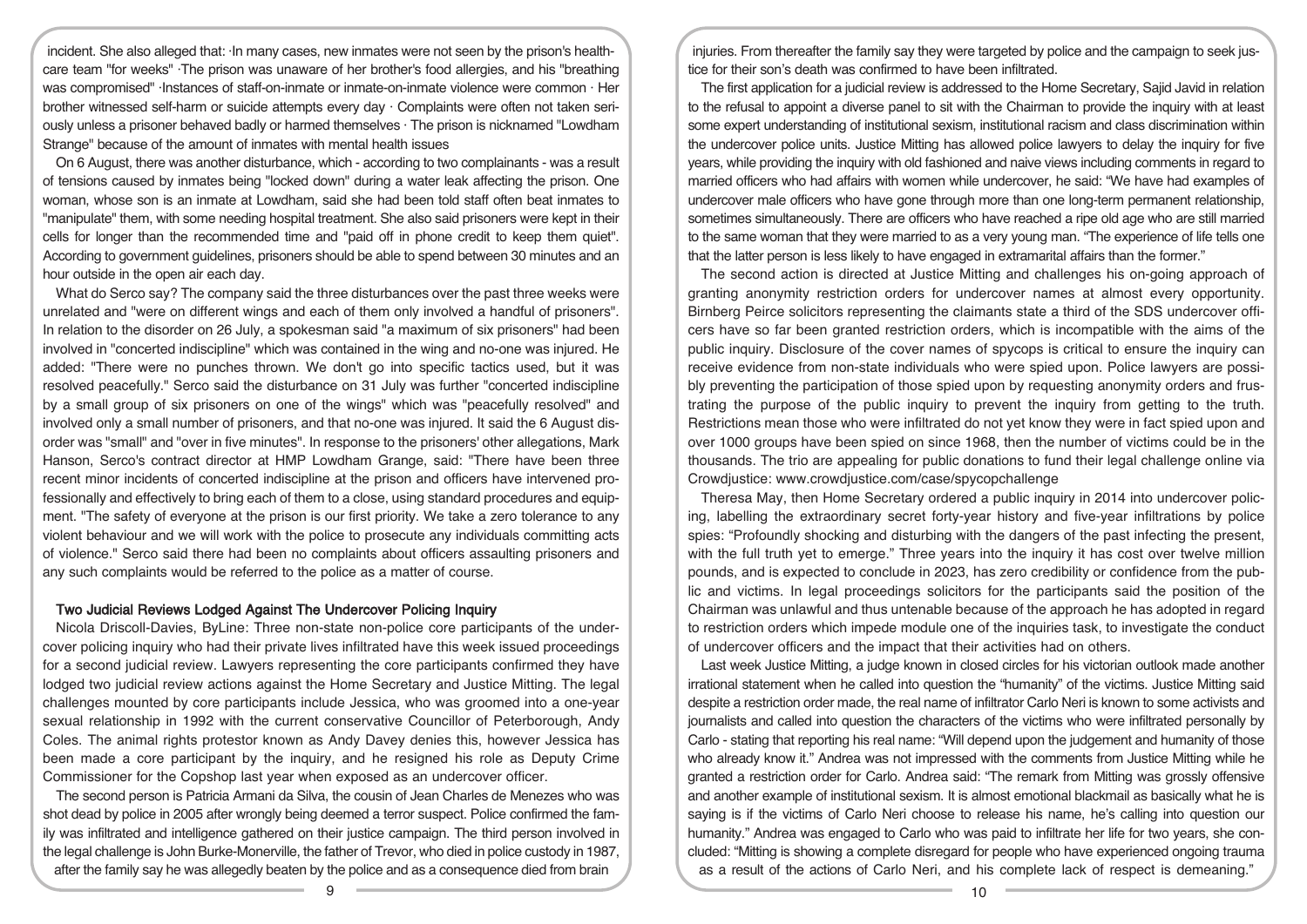Justice Mitting is suggesting that these women, who are psychologically traumatised from their one-sided deceptive state sponsored relationships, are in essence to be held responsible if the real names of those whom infiltrated every aspect of their private lives are reported upon - after he has failed to do so in an accountable public inquiry. Permission for a full judicial review looks promising as the restrictions impede the aims of the inquiry, and the scope of undercover policing cannot be analysed without the cover names being released and evidence duly received from the people affected. A public inquiry which grants almost blanket anonymity to the cover names of spycops does not provide public confidence and ensures the victims and public are no closer to the truth of undercover policing.

#### The Enemy Between Us: How Inequality Erodes Our Mental Health

Kate Pickett and Richard Wilkinson: Inequality creates the social and political divisions that isolate us from each other. When people are asked what matters most for their happiness and wellbeing, they tend to talk about the importance of their relationships with family, friends and colleagues. It is their intimate world, their personal networks that mean the most to them, rather than material goods, income or wealth.

Most people probably don't think that broader, structural issues to do with politics and the economy have anything to do with their emotional health and wellbeing, but they do. We've known for a long time that inequality causes a wide range of health and social problems, including everything from reduced life expectancy and higher infant mortality to poor educational attainment, lower social mobility and increased levels of violence. Differences in these areas between more and less equal societies are large, and everyone is affected by them.

In our 2009 book The Spirit Level, we hypothesised that this happens because inequality increases the grip of class and social status on us, making social comparisons more insidious and increasing the social and psychological distances between people. In our new book, The Inner Level, we bring together a robust body of evidence that shows we were on the right track: inequality eats into the heart of our immediate, personal world, and the vast majority of the population are affected by the ways in which inequality becomes the enemy between us. What gets between us and other people are all the things that make us feel ill at ease with one another, worried about how others see us, and shy and awkward in company—in short, all our social anxieties.

For some people, these anxieties become so severe that social contact becomes an ordeal and they withdraw from social life. Others continue to participate in social life but are beset by the constant worry that they have no small talk or come across as boring, stupid or unattractive. Sadly, we all tend to feel that these anxieties are our own personal psychological weaknesses and that we need to hide them from others or seek therapy or treatment to try to overcome them by ourselves.

But a recent Mental Health Foundation Survey found that 74 percent of adults in the UK were so stressed at times in the past year that they felt overwhelmed and unable to cope. Onethird had suicidal thoughts and 16 percent had self-harmed sometime in their lives. The figures were much higher for young people. In the USA, mortality rates are rising, particularly for white middle-aged men and women, due to 'despair', meaning deaths due to drug and alcohol addictions, suicide, and vehicle accidents. An epidemic of distress seems to be gripping some of the richest nations in the world.

Socioeconomic inequality matters because it strengthens the belief that some people are worth much more than others. Those at the top seem hugely important and those at the bottom are seen as almost worthless. In more unequal societies we come to judge each other

more by status and worry more about how others judge us. Research on 28 European countries shows that inequality increases status anxiety in all income groups, from the poorest ten percent to the richest tenth. The poor are affected most but even the richest ten percent of the population are more worried about status in unequal societies.

Another study of how people experience low social status in both rich and poor countries found that, despite huge differences in their material living standards, across the world people living in relative poverty had a strong sense of shame and self-loathing and felt that they were failures: being at the bottom of the social ladder feels the same whether you live in the UK, Norway, Uganda or Pakistan. Therefore, simply raising material living standards is not enough to produce genuine wellbeing or quality of life in the face of inequality. Although it appears that the vast majority of the population are affected by inequality, we respond in different ways to the worries it creates about how others see and judge us. As we show in The Inner Level, one way is to feel burdened and oppressed by lack of confidence, feelings of inferiority and low self-esteem, and that leads to high levels of depression and anxiety in more unequal societies.

A second is to try to flaunt your own worth and achievements, to 'self enhance' and become narcissistic. Psychotic symptoms such as delusions of grandeur are more common in more unequal countries, as is schizophrenia. As the graph below shows, narcissism increases as income inequality rises, as measured by 'Narcissistic Personality Inventory' (NPI) scores from successive samples of the US population.

A third response is to find other ways to overcome what psychologists call the 'social evaluative threat' through drugs, alcohol or gambling, through comfort eating, or through status consumption and conspicuous consumerism. Those who live in more unequal places are more likely to spend money on expensive cars and shop for status goods; and they are more likely to have high levels of personal debt because they try to show that they are not 'secondclass people' by owning 'first-class things.'

In The Inner Level, the evidence we show of the impact of inequality on mental wellbeing is only part of the new picture. We also discuss two of the key myths that some commentators use to justify the perpetuation and tolerance of inequality.

First, by examining our evolutionary past and our history as egalitarian, cooperative, sharing hunter-gatherers, we dispel the false idea that humans are, in their very nature, competitive, aggressive and individualistic. Inequality is not inevitable and we humans have all the psychological and social aptitudes to live differently.

Second, we also tackle the idea that current levels of inequality reflect a justifiable 'meritocracy' where those of natural ability move up and the incapable languish at the bottom. In fact the reverse is true: inequalities of outcome limit equality of opportunity; differences in achievement and attainment are driven by inequality, rather than being a consequence of it.

Finally, we argue that inequality is a major roadblock to creating sustainable economies that serve to optimise the health and wellbeing of both people and planet. Because consumerism is about selfenhancement and status competition, it is intensified by inequality. And as inequality leads to a societal breakdown in trust, solidarity and social cohesion, it reduces people's willingness to act for the common good. This is shown in everything from the tendency for more unequal societies to do less recycling to surveys which show that business leaders in more unequal societies are less supportive of international environmental protection agreements. By acting as an enemy between us, inequality prevents us from acting together to create the world that we want.

So what can we do? The first step is to recognise the problem and spread the word.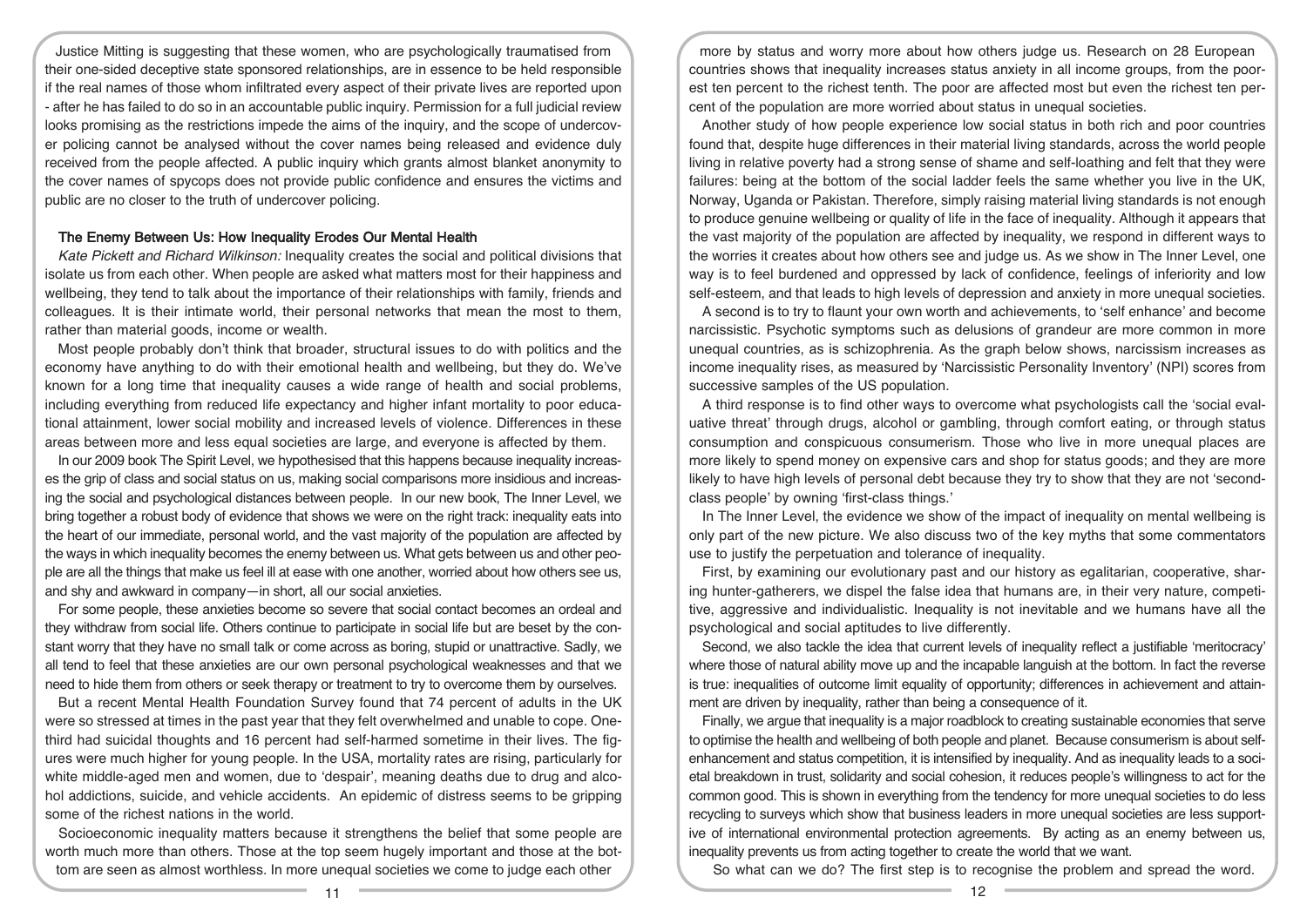Empowering people to see the roots of their distress and unease not in their personal weaknesses but in the divisiveness of inequality and its emphasis on superiority and inferiority is a necessary step in releasing our collective capacity to fight for change.

The UK charity we founded, The Equality Trust, has resources for activists and a network of local groups. In the USA, check out inequality.org. Worldwide, the Fight Inequality Alliance works with more than 100 partners to work for a more equal world. And look out for the new global Wellbeing Economy Alliance this autumn.

Our own focus for change is to work for the increase of all kinds of economic democracy everything from more cooperatives and employee-owned companies to stronger trade unions, more workers on company boards and the publication of pay-ratios. We believe that extending democratic rights to workers embeds greater equality more firmly into any culture.

Of course, we would also like to see more progressive taxation and action on tax evasion and tax havens. We'd like to see more citizens paid a Living Wage, and action taken on universal provision of high-quality lifelong education, universal health and social services. There are lots of ways to tackle inequality at the international, national and local levels, so we all need to work in ways that suit our capabilities and values. Inequality creates the social and political divisions that isolate us from each other, so it's time for us all to reach out, connect, communicate and act collectively. We really are all in this together.

#### Hatton Garden Raider Daniel Jones Given More More Time to do Time

BBC News: One of the ringleaders behind the Hatton Garden raid has been given additional jail time for failing to pay his confiscation order. Daniel Jones, 63, has been sentenced to a further six years and 287 days for failing to pay back £6,599,021. He was a member of the gang that stole some £14m of goods after drilling into a vault at London's Hatton Garden Safe Deposit in Easter 2015. Jones received his additional sentence at Westminster Magistrates' Court. The 63-year-old, from Enfield, was originally jailed for seven years in March 2016 after admitting conspiracy to commit burglary.

In January, Jones and three other men were ordered to pay a combined £6,396,273 between them after it was found they benefitted from an estimated £13.69m worth of stolen cash, gold and gems. The gang was also ordered to each pay an extra sum depending on their personal circumstances. The raid has been branded the "largest burglary in English legal history" with some two thirds of the valuables taken believed to remain unrecovered. Heather Chalk, specialist prosecutor at the CPS, said Jones had "gained millions of pounds of criminal cash" from the burglary. "In January, the CPS showed the court that Jones had the funds to pay back his ill-gotten gains and today we have successfully argued that his default sentences should be activated," she said.

#### State Racism: Policing, Institutional Collusion and Justice

The Monitoring Group, Tottenham Rights, Imran Khan Partners and the Centre for Crime and Justice Studies are delighted to announce a major two-day conference that will explore the pervasive nature of racism in contemporary Britain and how we challenge the problem effectively and collectively.The conference, to be held in London over the weekend of 13 - 14 October, will hear from over 30 activitists, spied on individuals, familiy members, whistleblowers, practitioners, researchers and politicians.

Why this conference is important: The current state of racism in the UK is alarming.

There is no domain where racism does not prevail: at the workplace, in schools and universities, on the streets, within public and private institutions. Race issues are either pathologised or trivialised by the media. The impetus to tackle the problem systematically, driven by the revelations during the Lawrence Inquiry and its recommendations, is failing. The alarming rise in hate crimes witnessed during and after the Brexit campaign have not receded and the far right are a growing threat across Europe. • Are we travelling backwards, to a place where challenges to institutional and state racism have become sidelined? • Despite decades of struggle (containing some notable victories), why do large sections of our communities still find themselves facing chronic economic hardship? • Why are Black and Brown communities still facing social exclusion? • Why are communities targeted, spied upon and labeled collectively as 'suspect communities', our youth often demonised but no one in authority is held to account? • And what of the hard fought human and social rights? Will they be preserved in Post-Brexit Britain? Richard Garside, Director, Centre for Crime and Justice Studies

#### IOPC Conclude 'Unorthodox' Restraint of Rashan Charles Does Not Amount to Misconduct

The Independent Office for Police Conduct (IOPC) have today 15/08/2018, published their investigation report into the death of Rashan Charles. Rashan, a 20-year-old black man died following restraint by Metropolitan Police officers in Hackney, East London in the early hours of Saturday 22 July 2017. The IOPC concluded that the performance of the officer who restrained Rashan 'fell short of expected standards' but did not amount to misconduct. They have recommended that the officer undergo unsatisfactory performance procedures, rather than professional misconduct procedures. The Metropolitan Police have accepted this. This follows the publication (on 14 August) of a Prevention of Future Deaths report by HM Coroner Mary Hassell, raising issues with police training around recognising choking and managing bystander participation.

The Charles family did not wish to make a statement at this time.

Lucy McKay, Policy and Communications Officer at INQUEST, said: "The IOPC note that the restraint technique used was 'unorthodox' but did not find this amounted to misconduct. They highlight the stressful and exhausting circumstances faced by the officer. The same generous considerations were not afforded to Rashan, in life or in death. Much like the inquest conclusion, it is hard to reconcile the IOPC's decision with the evidence. This death occurred in the context of decades of disproportionate use of force, over policing and criminalisation of young black men. This decision again fails to bring the level of accountability the family and public need."

The solicitor for the family, Mr Imran Khan QC said: "We are discussing with Rashan's family the content of the IOPC's findings and actively considering challenges to the decision because they are extremely disappointed by the findings of the IOPC and are particularly concerned by the manner in which they have been treated throughout the investigation process. Regrettably, the IOPC, not unlike its predecessor the IPCC, has not delivered the accountability and justice that this family deserve and the public require in order to have any confidence in the way in which it deals with and investigates complaints against the police.

Rashan Charles, a young man at the beginning of his life, died in 21st century London following contact with a police officer, yet no police officer has faced any meaningful sanction whatsoever. The tragic and untimely death of Rashan could have been an opportunity for learning lessons so that abhorrent practices could be fundamentally changed. That opportunity now appears to have been lost with the risk that such an event might happen again."

Source: INQUEST, https://is.gd/Li8eXH